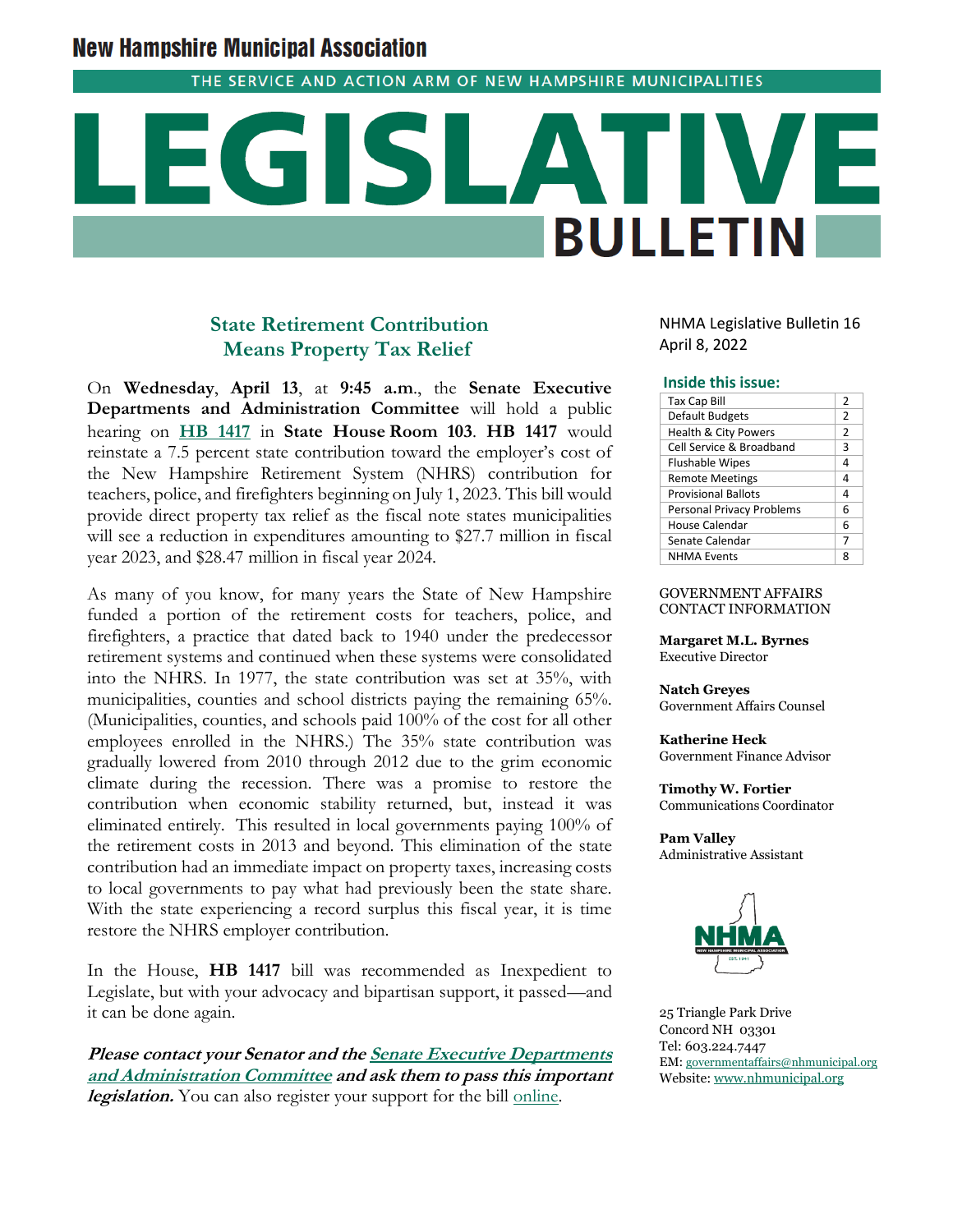# **Tax Cap Bill Is Bad for Voters**

On **Monday**, **April 11**, **at 1:20 p.m**. in **State House Room 100**, the **Senate Election Law and Municipal Affairs Committee** will hold a hearing in on **[HB 1194,](http://www.gencourt.state.nh.us/bill_status/pdf.aspx?id=27492&q=billVersion)** which applies to towns, school districts, and village districts. This bill would require a 3/5 majority vote, by written ballot, of a town meeting to approve any appropriation that would cause the amount of local taxes raised to exceed the town's tax cap.

The purpose of a tax cap is to limit the budget authority of an *elected body.* This means that a tax cap limits the budget amount that the select board or budget committee can present to the town meeting.

However, once the budget is presented to the town meeting, it is now in the hands of the voters to make their own decision. That is why current law allows the town meeting to override a tax cap "by the usual procedures applicable to annual meetings," and states that the tax cap "shall not limit the legislative body's authority to increase or decrease the amount of any appropriation or the total amount of all appropriations."

**HB 1194** changes the authority of the town meeting and would have the same stringent requirements as a bond issue, which means the voters could not choose to adopt a budget that exceeds the tax cap unless they can muster 60 percent of the vote.

**Please contact your Senator and members of the [Senate Election Law and Municipal Affairs](http://www.gencourt.state.nh.us/senate/committees/committee_details.aspx?cc=1421)  [Committee](http://www.gencourt.state.nh.us/senate/committees/committee_details.aspx?cc=1421) to oppose the bill.**

# **Bill Would Undermine Default Budgets**

On **Monday**, **April 11**, at **1:00 p.m**., the **Senate Election Law and Municipal Affairs Committee** will hear testimony on **[HB 1070](http://www.gencourt.state.nh.us/bill_status/pdf.aspx?id=26094&q=billVersion)** in **State House Room 100**. In [Bulletin #11,](https://www.nhmunicipal.org/legislative-bulletin/2022-nhma-legislative-bulletin-11) NHMA detailed how this bill cannot work in practice.

**HB 1070** would change the calculation of the default budget in an official ballot referendum (SB 2) town by requiring that any reduction to an appropriation made by the governing body in the proposed budget be subtracted from the <u>default</u> budget. The point of a "default" budget is exactly that: if the voters do not approve the governing body/budget committee's proposed budget for the coming year, the town will "default" to last year's budget. The default budget is not a vehicle for policy changes for the coming year; it is last year's budget, adjusted only to eliminate non-recurring expenditures and to include items required by law or contract.

**If you are an SB 2 town, please consider testifying in person at the hearing.** You can also register your opposition to the bill by signing in online [here](http://www.gencourt.state.nh.us/senate/schedule/eventDetails.aspx?event=7364&et=1) or providing written testimony to the **[Senate Election](http://www.gencourt.state.nh.us/senate/committees/committee_details.aspx?cc=1421)  [Law and Municipal Affairs Committee](http://www.gencourt.state.nh.us/senate/committees/committee_details.aspx?cc=1421)**.

# **Health Officer Powers & City Council Powers**

On **Monday**, **April 11**, beginning at **1:30 p.m.** in **State House Room 100**, the **Senate Election Law and Municipal Affairs Committee** will hear testimony on two related bills: **[HB 1268](http://www.gencourt.state.nh.us/bill_status/pdf.aspx?id=33226&q=billVersion)**, limiting the general authority of city councils to make bylaws and ordinances to the abatement of nuisances that interfere with the use or enjoyment of property, and **[HB 1272](http://www.gencourt.state.nh.us/bill_status/pdf.aspx?id=33004&q=billVersion)**, limiting the authority of local health officers in making bylaws or ordinances relating to public health matters. NHMA opposes both bills.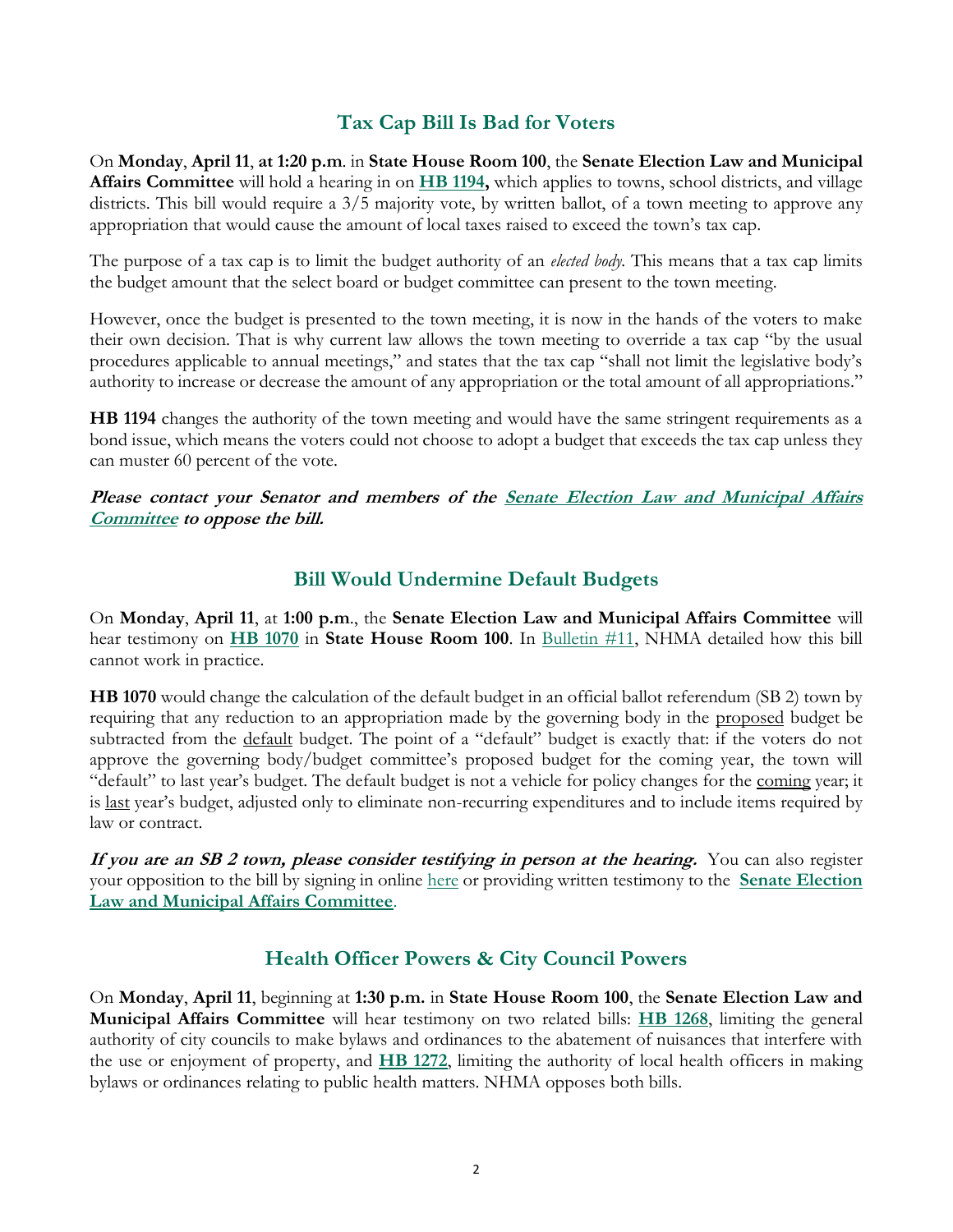**HB 1268** as amended by the House replaces the phrase "which may seem for the well-being of the city" in the city council powers statute, **[RSA 47:17](http://www.gencourt.state.nh.us/rsa/html/III/47/47-17.htm)**, with the phrase "for the abatement of nuisances that interfere with the use or enjoyment of property."

NHMA has two concerns about this particular bill. The first is that there is already a provision relating to "nuisances" in RSA 47:17 in section XIV. This new language might limit that existing language, putting city ordinances already in place to deal with nuisances at risk of being nullified.

Second, the existing, broad language allows cities to timely deal with local issues at the local level. Without that language, whenever issues arise that are not already covered by RSA 47:17 arise, cities and citizens will need to appeal to the legislature to deal with these local issues. That change delays solutions and clogs the wheels of state government by requiring it to deal with issues that can and should be dealt with by local officials.

**HB 1272** as amended by the House replaces the phrase "and such other regulations relating to the public health as in their judgment the health and safety of the people require" in the health officer's statute, **[RSA](http://www.gencourt.state.nh.us/rsa/html/x/147/147-1.htm)  [147:1](http://www.gencourt.state.nh.us/rsa/html/x/147/147-1.htm)**, with a definitive list of powers – "such as garbage, insects, unsanitary conditions, septic, rodents, and safe drinking water inspections."

NHMA's major concern is that the list is not comprehensive. We are learning of new areas where local regulations have been proposed by the local health officer and adopted by the local governing body on a weekly basis. Issues such as efforts to combat mosquitoes by regulating standing water and regulating massage parlors have been brought to our attention *since* the House hearing. The current language allows these local issues to be dealt with at the local level, and changing to a specific list will impact the ability of municipalities to deal with local issues at the local level, particularly in the context of self-inspecting municipalities, i.e. municipalities with their own local health department that do much of the work that might otherwise be completed by the state.

### **Please contact the [Senate Election Law and Municipal Affairs Committee](http://www.gencourt.state.nh.us/senate/committees/committee_details.aspx?cc=1421) and ask them to recommend both HB 1268 and HB 1272 as Inexpedient to Legislate.**

# **Funding for Cell Service & Broadband Initiatives**

On **Monday**, **April 11** at **1:00 p.m.** in **LOB Room 306-308**, the **House Science, Technology and Energy Committee** will hold a public hearing on **[SB 395](http://www.gencourt.state.nh.us/bill_status/pdf.aspx?id=31215&q=billVersion)**, which would allow a municipality or cell phone service provider to apply for broadband matching grant funds to upgrade local cell phone service. This bill would amend RSA 12-O:61 and create an incentive for wireless providers to develop wireless infrastructure. Throughout our state are cellular desserts where service is lacking—and not just in rural areas. In a time when 85 percent of Americans own a cell phone and 70 percent of 911 emergency calls are made using a cell phone, wireless coverage is a priority. You can register your support or submit testimony [online](http://www.gencourt.state.nh.us/house/schedule/eventDetails.aspx?event=7281&et=1) or come voice your support to the committee in person.

Then on **Wednesday, April 13** at **3:00 p.m.** in **LOB Room 212**, **House Finance, Division I** will hold a work session on **[SB 445](http://www.gencourt.state.nh.us/bill_status/pdf.aspx?id=33705&q=amendment)**, which would appropriate \$122 million for broadband matching grants using American Rescue Plan Act funds dedicated through the Capital Projects Fund. This bill would allow any broadband provider, municipality, or communications district to apply for a grant of up to 75 percent of the total eligible cost of the project. Using federal funding, the state is actively working to address last mile broadband service and cellular coverage. This work includes the comprehensive mapping of broadband access statewide. Detailed mapping information will provide the state and municipalities the data needed to deploy broadband in unserved and underserved areas. You can register your support for SB 445 online [here.](http://www.gencourt.state.nh.us/house/schedule/eventDetails.aspx?event=7369&et=2)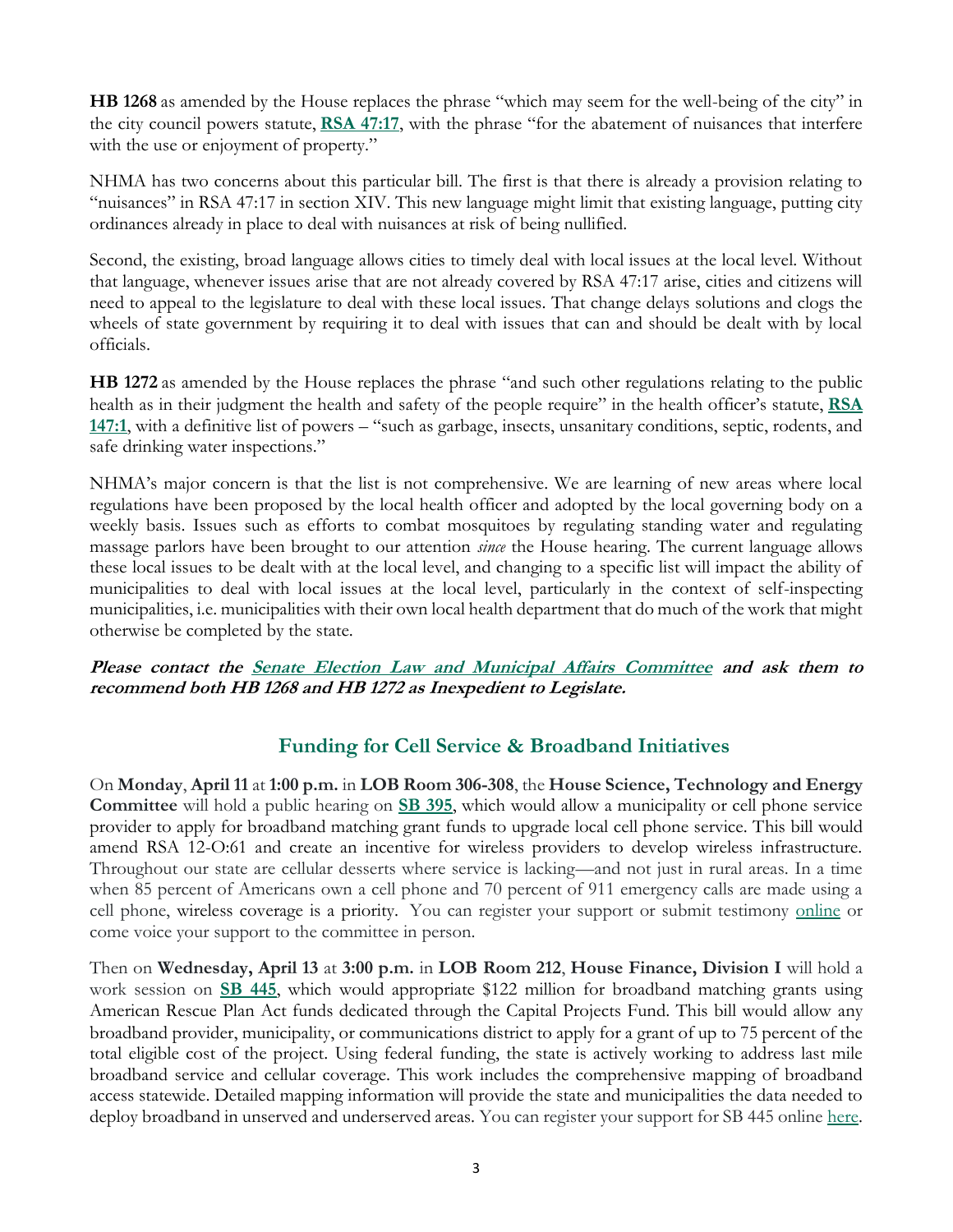# **Senate Hearing on "Flushable" Wipes**

On **Tuesday**, **April 12**, at **9:00 a.m.** in **State House Room 103**, the **Senate Energy and Natural Resources Committee** will hear testimony on **[HB 1134](http://www.gencourt.state.nh.us/bill_status/pdf.aspx?id=31960&q=billVersion)**, establishing a committee to study proper labeling and disposal of disposable wipes. This was an issue that we mentioned in our *[Legislative Preview](https://www.nhmunicipal.org/town-city-article/2022-legislative-preview-time-raise-your-hometown-voices)* article in *Town & City Magazine*, and has concerned municipal wastewater operators for years. It's a simple issue – for years wipes, many of which are labeled "flushable," have been flushed down toilets, and clogged pipes and machinery at local wastewater treatment plants, costing taxpayers significant amounts of money to clear.

This summer, a coalition of interested parties, including us, worked on legislation to create a study committee to consider the issue. That legislation was amended by the House committee to change the composition of the committee, then passed the House on the Consent Calendar. Now, the bill is before the Senate, where we hope it will receive an Ought to Pass recommendation from the committee. **Please contact the Senate [Energy and Natural Resources Committee](http://www.gencourt.state.nh.us/senate/committees/committee_details.aspx?cc=41) and ask them to pass this legislation.**

# **Remote Meetings Bill Goes to the House**

On **Wednesday**, **April 13**, at **11:30 a.m.** in **Representatives Hall**, the **House Judiciary Committee** will hear testimony on **[SB 344](http://www.gencourt.state.nh.us/bill_Status/pdf.aspx?id=33860&q=billVersion)**, the remote meeting bill which passed the Senate last week. This bill would add a new provision to the Right-to-Know Law to allow the legislative body of a political subdivision to vote to authorize members of public bodies in the political subdivision to participate in meetings via electronic means where less than a quorum is physically present. In other words, town meeting could authorize their local boards to meet via Zoom, Teams, or other audio/video platforms.

There are a number of safeguards to ensure that public access to these boards is not diminished by any such local adoption, and the local adoption mechanism allows each municipality to decide for itself whether it is appropriate to allow such remote meetings.

Importantly, if a municipality adopts this new authority, **SB 344** would require that the notice of the meeting, in addition to identifying the physical location of the meeting, provide the information necessary for electronic access, and provide a mechanism for the public to alert to the public body during the meeting if there are problems with electronic access and require adjournment until the problem is resolved.

### **Please contact the [House Judiciary Committee](http://www.gencourt.state.nh.us/house/committees/committeedetails.aspx?id=5) and ask them to pass this important enabling legislation.**

# **Concerns with Provisional Ballot Bill**

Today the **House Election Law Committee** heard testimony on **[SB 418](http://www.gencourt.state.nh.us/bill_status/pdf.aspx?id=32940&q=amendment)**, which would introduce the use of "affidavit ballots"—essentially provisional ballots—for state and local elections. The governor appears [opposed to the bill,](https://newhampshirebulletin.com/briefs/sununu-says-he-is-opposed-to-legislation-on-affidavit-ballots/) and so is NHMA. Just to be clear, we do not oppose efforts to ensure that voters provide proper identification and documentation, but the process created by this bill will have serious implications for many aspects of our elections.

The bill would apply to voters who are required to submit one of the three kinds of affidavits because they lack the necessary documentation while registering to vote or, if already registered, proof of identity: Domicile (proof of where they live), Qualified Voter (proof of age, citizenship, identity), or Challenged Voter (lack of ID at the polls).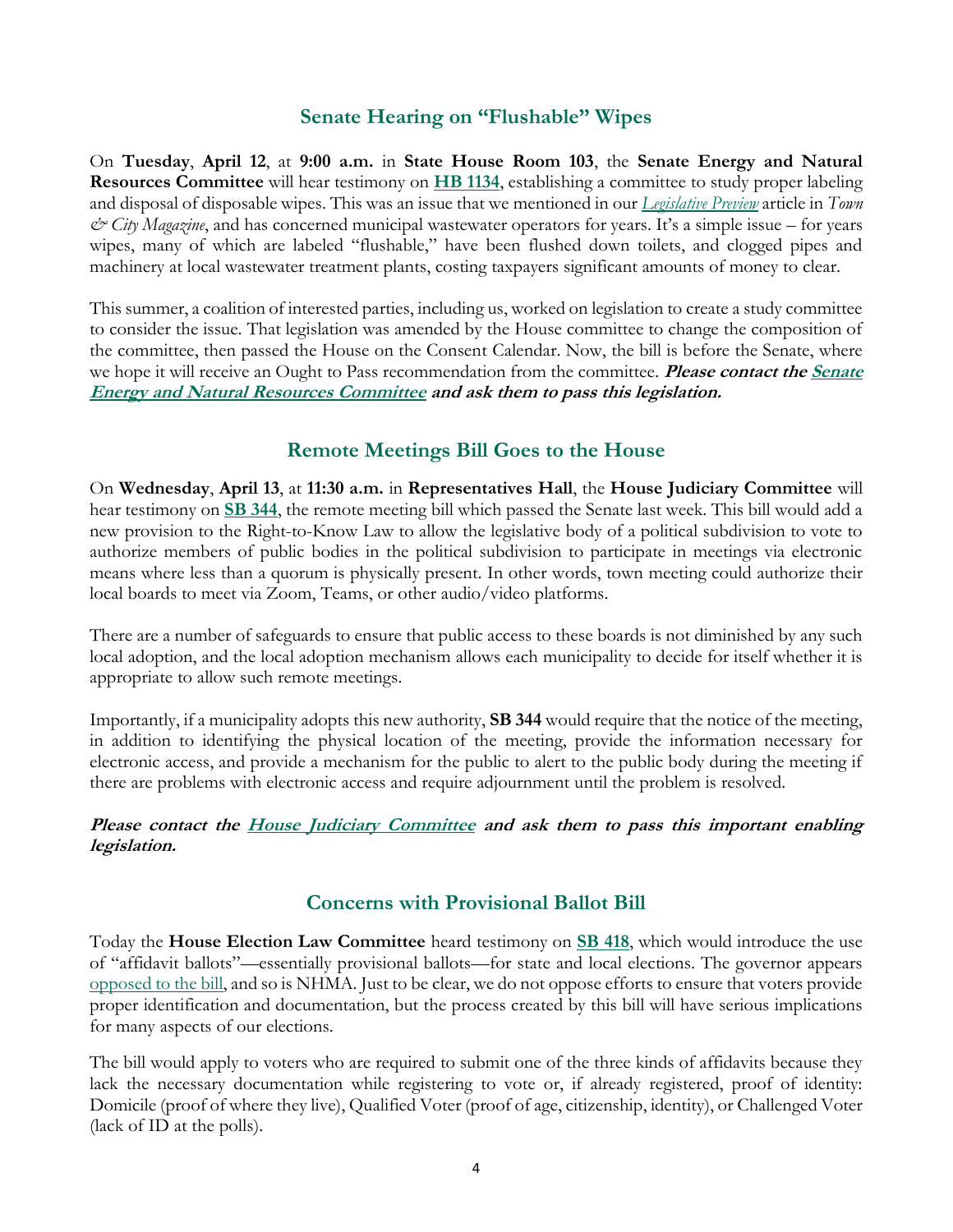All of these voters would be handed an "affidavit ballot package" that contains (1) a prepaid U.S. Postal Service Priority Mail Express envelope addressed to the secretary of state and (2) an "affidavit verification letter" listing the documents required to qualify to vote and indicating which documents are missing. The voter would be required to return the letter and any necessary documentation to the secretary of state's office within 10 days after the election. The cost of mailing would be paid for by the state and is estimated at \$26.95 per voter.

Meanwhile, the moderator would be required to forward separate copies of all affidavit verification letters to the secretary of state. If the voter fails to send the required documents within 10 days, the secretary of state would instruct the moderator to retrieve the associated ballot and deduct all of the votes on that ballot from the vote totals.

There are several serious issues with this bill:

**The compromised secret ballot.** There are many municipalities that saw only a handful of ballots requiring domicile, qualified voter, or challenged voter affidavits in the 2020 election. Some only saw one or two. In those municipalities, the requirement to separate out and hand-count the affidavit ballots **will** result in local officials – and probably the public at large – knowing how individual voters voted, compromising the sanctity of the secret ballot.

**The process.** The process created by the bill will require the voter to be handed a prelabeled "affidavit" ballot," enter the voting booth, vote, exit, and remember to place the ballot in the side pocket (probably notifying the select board member standing next to the machine that they need to do so, since the select board member will likely let the voter know where ballots ordinarily go). Frankly, that's unlikely to happen. In all likelihood, when the vote count occurs that evening, local officials will end up searching through the pile processed by the machine for the "missing" affidavit ballot.

**Delivery of the affidavit ballot package**. The bill states that "the authorized election official shall hand the affidavit ballot voter an affidavit ballot package and explain its use." But it does not say who "the authorized election official" is. This is not a small point. Each election official has very specific duties, and they are not interchangeable, so it needs to be clear who would provide the ballot package and explain its use. Another provision of the bill suggests that the supervisors of the checklist would give the voter the affidavit ballot package, but this is not clear. It needs to be clear what each election official's role is in this process.

**Counting of disqualified ballots and deadlines.** The bill requires the secretary of state to instruct the moderator, on the tenth day after the election, to retrieve the affidavit ballot associated with any voter who has failed to return the required documents and deduct the votes on that ballot from the vote totals. "The counting of votes on affidavit ballots identified by the secretary of state as unqualified shall be conducted . . . using the same methods of counting and observation utilized on the day of the election for hand counted ballots."

This raises several questions that are not answered: How is the secretary of state to notify the moderator? Is it really possible for the secretary of state, within a single day, to notify every moderator in the state about the disqualified ballots in his or her town/ward? When is the counting of the votes to take place? How and when is the public to be notified?

Because almost all elections take place on a Tuesday, the secretary's notice to the moderator must occur on Friday of the following week. The moderator then has until the following Tuesday to file "a summary report, by race or ballot issue, of the total votes cast by the unqualified voters." Presumably the moderator would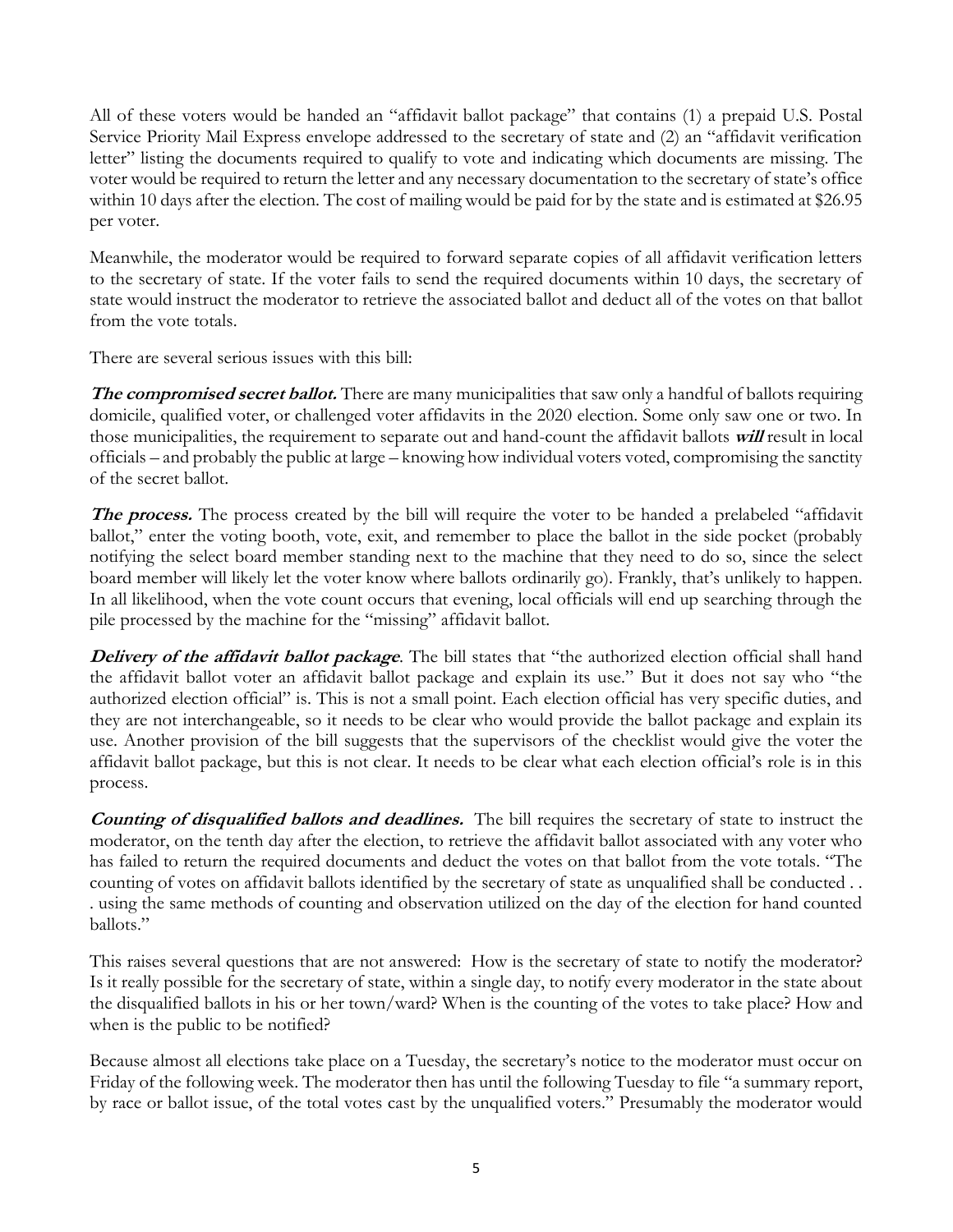need to post notice of the counting session in advance and have several election officials prepare to participate in it over the weekend or on Monday or Tuesday.

In the case of *primary* elections, this pushes out the date by which elections are finalized, risking running into [UOCAVA deadlines,](https://www.fvap.gov/info/laws/uocava) and those candidates in close races may not get a final result until even closer to the general election, making contested general election races even more perilous for those with contested primaries.

NHMA opposes **SB 418** due to the ambiguities and logistical problems with the bill. We encourage local officials to speak with their representatives and explain why this bill won't work for local elections and election officials.

# **Personal Privacy Protection Act Presents Potential Problems**

Yesterday, the **House Judiciary Committee** held a hearing on **[SB 302](http://www.gencourt.state.nh.us/bill_status/pdf.aspx?id=32250&q=billVersion)**, which would establish "The Personal Privacy Protection Act." As we continue to learn more about this bill, we become increasingly concerned about its potential consequences for local governments.

The bill prohibits the disclosure of any "list, record, register, registry, roll, roster or other compilation of data of any kind that directly or indirectly identifies a person as a member, supporter, **volunteer**, or donor of financial or nonfinancial support, to any entity exempt from federal income tax under section 501(c) of the Internal Revenue Code." The term "volunteer" under RSA 508:17 is "an individual performing services for a nonprofit organization or government entity who does not receive compensation, other than reimbursement for expenses actually incurred for such services." Because directors and officers of a 501(c) entity serve without compensation under RSA 508:26, they are volunteers. It appears, therefore, that **SB 302** would prohibit the release of names of directors and officers of nonprofits organizations, meaning the attorney general, the secretary of state, and other state agencies would be required to redact the names of all officers and directors of nonprofit organizations. And because the bill applies to all "public agencies and public bodies," local government would also be prohibited from publicly releasing this information as well. The bill establishes both civil and criminal penalties for noncompliance.

This level of secrecy could be deeply problematic for the many cities and towns that work with or make appropriations to nonprofit organizations. Local governments are also governed the Right-to-Know Law, which requires transparency in governmental activities. As a result, we are deeply concerned how the prohibition on releasing certain information may compromise the ability of local governments to partner with nonprofits and maintain transparency.

If, however, the intent of the bill is to keep confidential the name of a "donor" or a "supporter" of an organization, an amendment could easily accomplish that and prevent more serious consequences from the bill. We encourage local officials to speak with their legislators about their concerns with **SB 302**.

# **HOUSE CALENDAR**

# **MONDAY, APRIL 11, 2022**

# **SCIENCE, TECHNOLOGY AND ENERGY, Room 306-308, LOB**

1:00 p.m. **SB 395**, relative to the broadband matching grant initiative.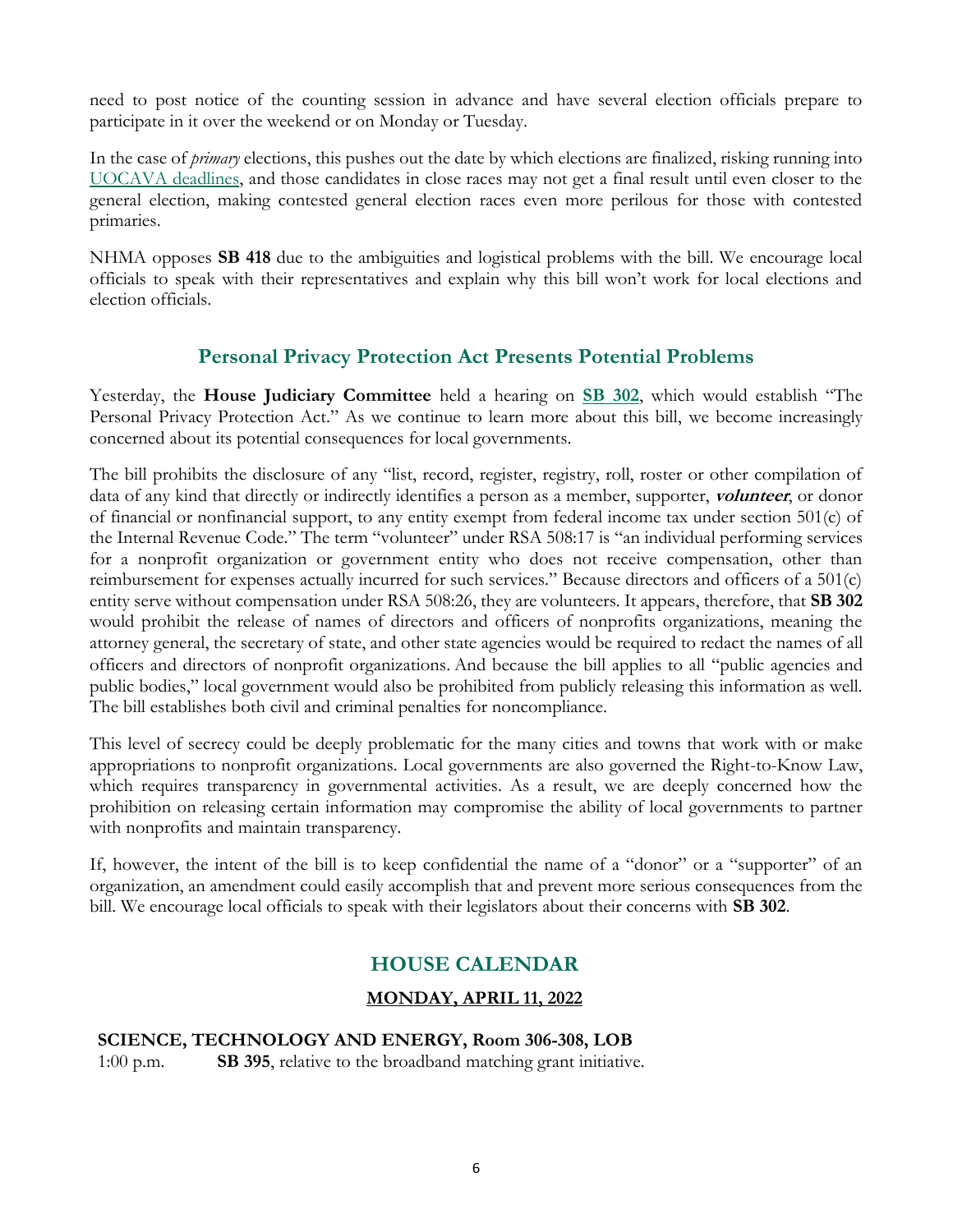# **TUESDAY, APRIL 12, 2022**

### **ENVIRONMENT AND AGRICULTURE, Room 301-303, LOB**

- 10:30 a.m. **SB 379-FN**, establishing the solid waste management fund and grant program.
- 11:00 a.m. **SB 380-FN**, relative to solid waste rules and landfill containment tests.

### **EXECUTIVE DEPARTMENTS AND ADMINISTRATION, Room 302-304, LOB**

- 10:00 a.m. **SB 325**, relative to local organization for emergency management and first responders.
- 11:15 a.m. **SB 383-FN**, relative to land surveying services.

### **SCIENCE, TECHNOLOGY AND ENERGY, Room 306-308, LOB**

10:00 a.m. **SB 265**, relative to the aggregation of electric customers by counties.

### **WEDNESDAY, APRIL 13, 2022**

### **FINANCE, Room 210-211, LOB**

10:00 a.m. **SB 445-FN**, relative to the broadband matching grant initiative.

10:30 a.m. **SB 402-FN**, relative to financial assistance for municipalities affected by disasters.

### **JUDICIARY, Reps Hall, SH**

11:15 a.m. **SB 344**, relative to the electronic participation requirements of meetings open to the public under the right to know law.

# **SENATE CALENDAR**

# **MONDAY, APRIL 11, 2022**

### **ELECTION LAW AND MUNICIPAL AFFAIRS, Room 100, SH**

| <b>HB 1070</b> , relative to the default budget in official ballot jurisdictions.<br>$1:00$ p.m. |
|--------------------------------------------------------------------------------------------------|
|--------------------------------------------------------------------------------------------------|

- 1:20 p.m. **HB 1194**, relative to the procedure for overriding a local tax cap.
- 1:30 p.m. **HB 1268**, limiting the authority for city council bylaws and ordinances.
- 1:45 p.m. **HB 1272**, limiting the authority of town health officers.
- 2:00 p.m. **HB 1496-FN**, requiring political subdivisions to make voter checklists available in spreadsheet form to any resident.

### **TUESDAY, APRIL 12, 2022**

### **ENERGY AND NATURAL RESOURCES, Room 103, SH**

9:00 a.m. **HB 1134**, establishing a commission to study proper labeling and disposal of disposable wipes.

### **JUDICIARY, Room 100, SH**

- 1:15 p.m. **HB 1540-FN**, relative to recording custodial interrogations.
- 1:30 p.m. **HB 1682-FN-A**, establishing the law enforcement conduct review committee in the New Hampshire police standards and training council and making an appropriation therefor.